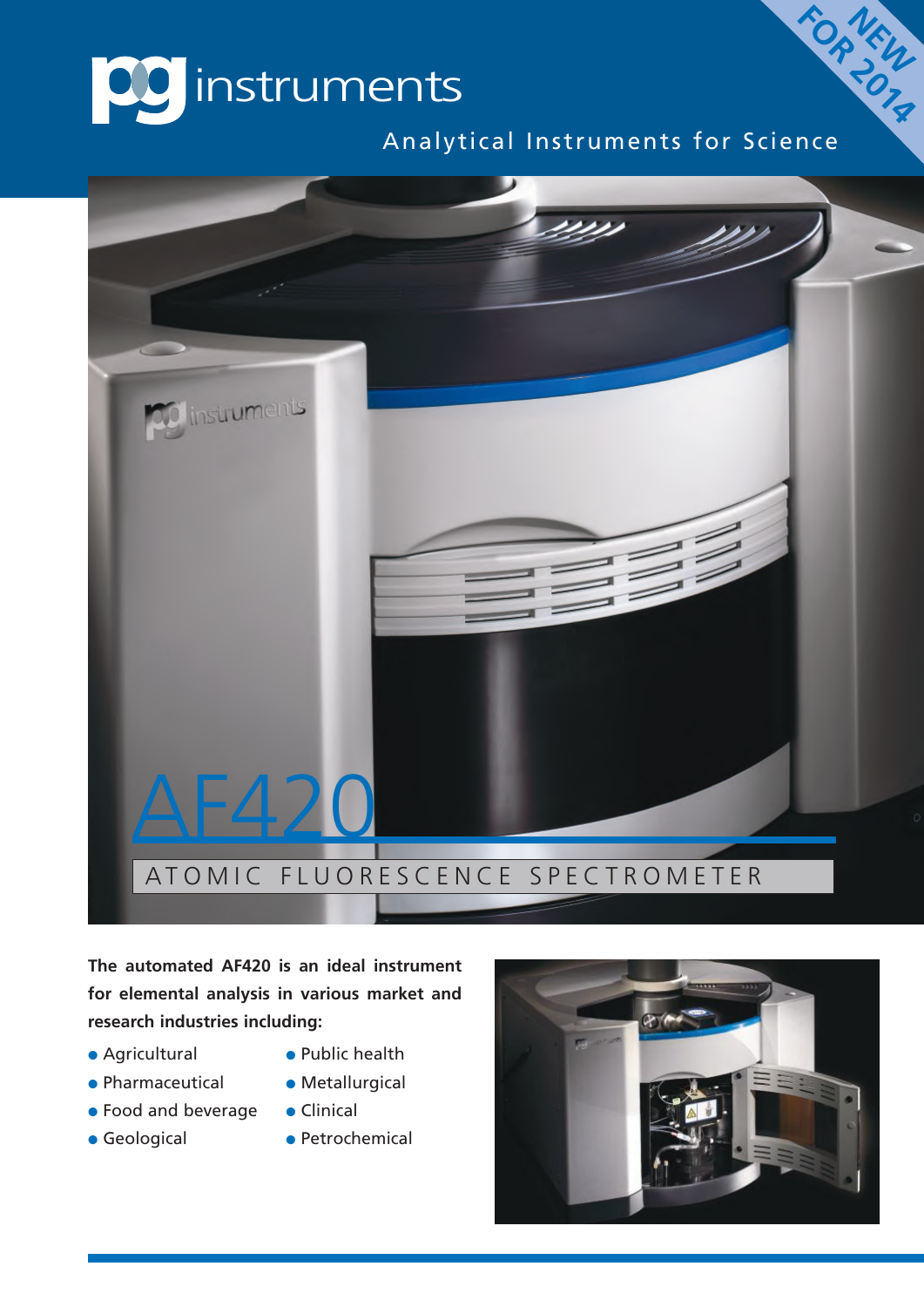# **DC** instruments

### Analytical Instruments for Science

#### **S t a n d a r d F e a t u r e s**

#### **Light source**

- **.** High intensity hollow cathode lamps for improved sensitivity and stability.
- **•** Pre-aligned lamp assemblies for trouble free installation.
- All lamps are uniquely data coded offering important information to the PF Win operating software.
- l Up to 3 lamps can be installed for simultaneous analysis.



#### **Optical System**

- Double beam optical system to eliminate drift from the light source and the detector.
- $\bullet$  Shielded optical design greatly reducing light interference.
- **•** Enhanced signal to noise ratio for increased analytical sensitivity.
- l Unique optical configuration for increased Fluorescence intensity. Up to twice the intensity found in traditional AFS systems.
- l High Quantum Solar Blind detector fitted as standard to ensure optimum stability.

#### **Atomiser System**

- $\bullet$  High precision quartz tube designed for optimum performance, durability and long life.
- Adjustable height control for improved optimisation.
- l Integrated 2 stage, fully sealed, fume exhaust system to decontaminate toxic elements and pollution.
- **.** Gold Mesh fitted to the chimney removes any mercury pollutant.

#### **Hydride Generator**

- **.** Integrated continuous flow Hydride System.
- **Gas pressure sampling offers maintenance free** operation.
- Online auto dilution and multiple auto purge by gas driven sequential injection system.
- **.** Fully sealed reservoir bottles for extended solution life.
- **.** New design Gas Liquid Separator with magnetic stirring for improved repeatability of analytical results.
- Liquid Separator cooled directly by specially designed Peltier system to remove unwanted water in the formed hydride and greatly reduce Fluorescence quenching thus increasing the sensitivity.
- **.** Unique high volume reagent storage positioned outside of the instrument to reduce contamination.
- **Connection of carrier and reducer liquids to instrument** using long life chemical resistant FEP tubing.

#### **Electronic Control**

- **.** High technology electronics and PCB components.
- **PF Win 3.0 software offers full control of AF420** instrument and accessories.
- $\bullet$  Windows operating software
- **.** New features include: QC functions, online data sharing, self diagnostics, result and resource management.
- **.** Full GLP version available for multiuser group management and log.

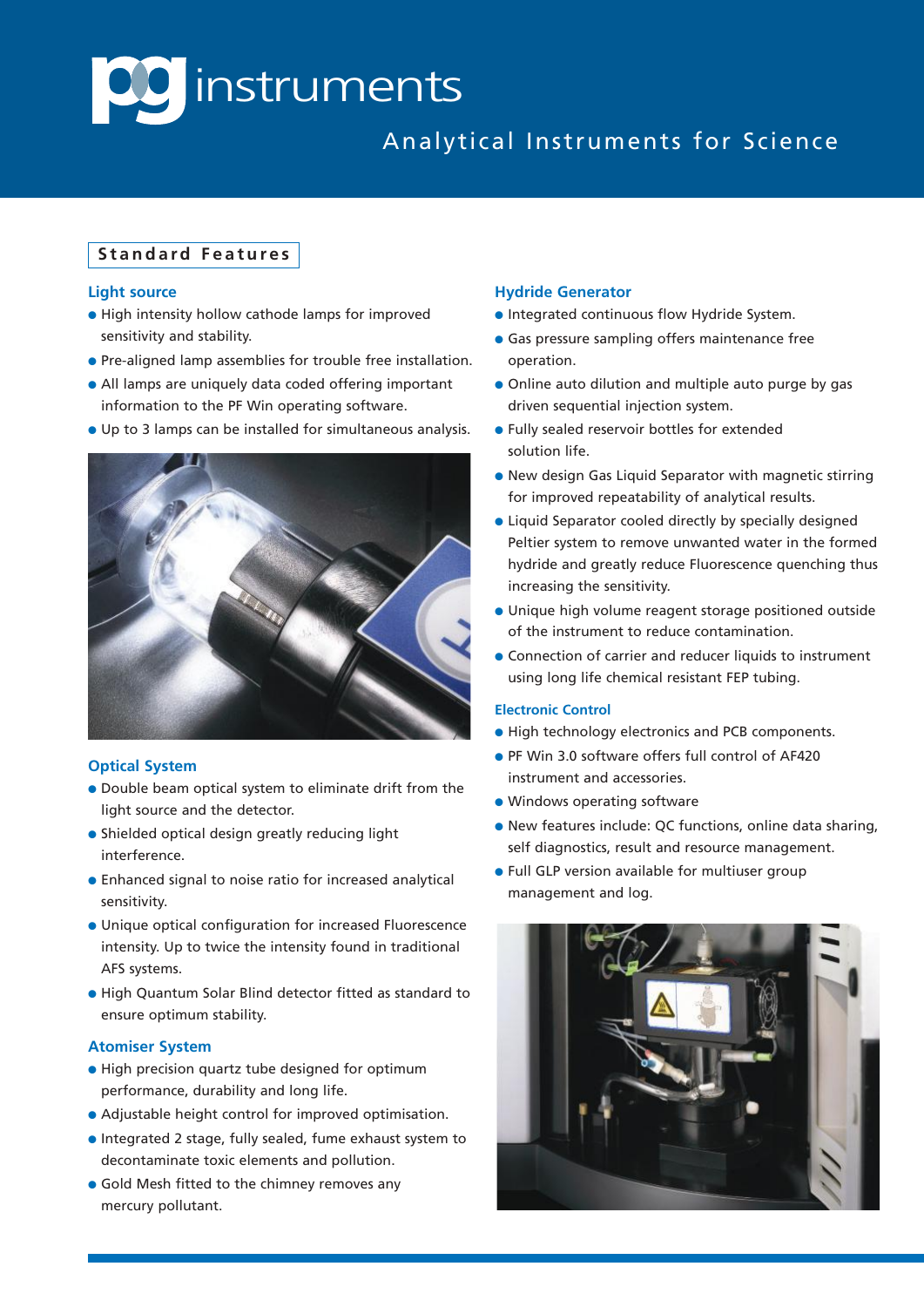#### **Detection Limits**

| <b>Element</b> | <b>Detection Limit (ug/l)</b> | RSD %   |
|----------------|-------------------------------|---------|
| Arsenic (As)   | < 0.01                        | $< 1\%$ |
| Bismuth (Bi)   | < 0.01                        | $< 1\%$ |
| Cadmium (Cd)   | < 0.001                       | $< 1\%$ |
| Germanium (Ge) | < 0.05                        | $1\%$   |
| Mercury Hg)    | < 0.001                       | $< 1\%$ |
| Lead (Pb)      | < 0.01                        | $< 1\%$ |
| Antimony (Sb)  | < 0.01                        | $< 1\%$ |
| Selenium (Se)  | < 0.01                        | $1\%$   |
| Tin (Sn)       | < 0.01                        | $< 1\%$ |
| Tellurium (Te) | < 0.01                        | $< 1\%$ |
| Zinc (Zn)      | < 1.0                         | $< 1\%$ |



#### **A c c e s s o r i e s**

#### **Auto Sampler**

- $\bullet$  X, Y, Z drive configuration.
- **.** Fully controlled by PFWin software.
- $\bullet$  Inert robust probe and FEP tubing.
- **.** Improved probe wash. Simultaneous inner and outer wall wash.
- **.** Large volume standard stock solution.
- **Removable inert sample tray and rack.**
- 3 sizes of sample racks available to accommodate 10ml, 25ml and 50ml test tubes.

#### **Speciation Analyser**

- **.** Built in HPLC pump. Isocratic/gradient
- **•** Fitted with conventional column (optional column oven available).
- $\bullet$  Manual or automatic sample input ( with optional auto sampler).
- **•** Detect and separate inorganic and organic compounds.
- **.** High separation performance
- $\bullet$  Fast analysis < 12min.

#### **Speciation Detection Limits**

| <b>Element</b> | <b>Specification</b>            | <b>Detection</b><br>Limit (ug/l) | <b>RSD</b><br>℅ |
|----------------|---------------------------------|----------------------------------|-----------------|
| As             | Arsenite (As III)               | 0.04                             | $< 5\%$         |
|                | Dimethylarsenic acid<br>(DMA)   | 0.08                             | $< 5\%$         |
|                | Monomethylarsenic acid<br>(MMA) | 0.08                             | $< 5\%$         |
|                | Arcenate (As V)                 | 0.2                              | $< 5\%$         |
| Hg             | Inorganic (Hg II)               | 0.05                             | $< 5\%$         |
|                | Methylmercury (MeHg)            | 0.05                             | $< 5\%$         |
|                | Ethylmercury (EtHg)             | 0.05                             | $< 5\%$         |
|                | Phenylmercury (PhHg)            | 0.1                              | $< 5\%$         |
| Se             | Selenocysteine (SeCys)          | 0.3                              | $< 5\%$         |
|                | Selenite (Se IV)                | 0.1                              | $< 5\%$         |
|                | Selnomethionine (SeMet)         | 2.0                              | $< 5\%$         |
|                | Selenate (SE VI)                | 0.5                              | $< 5\%$         |
| Sb             | Sb III                          | 0.1                              | $< 5\%$         |
|                | Sb V                            | 0.5                              | $< 5\%$         |